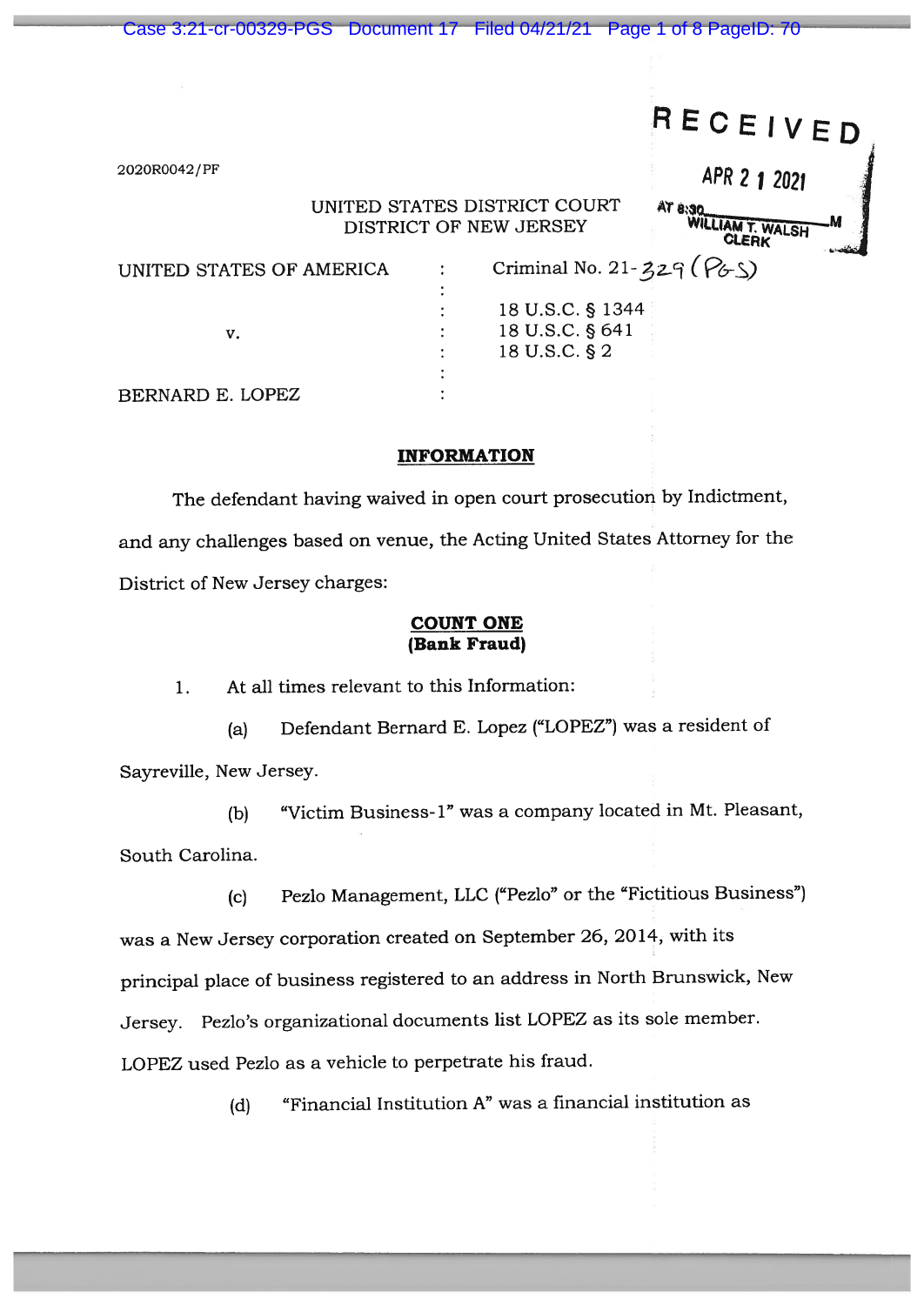defined in Title 18, United States Code, Section 20, whose deposits were insured by the Federal Deposit Insurance Corporation. Financial Institution <sup>A</sup> is headquartered in Boston, Massachusetts and provides banking services to customers in New Jersey and throughout the United States.

#### The Scheme

2. From at least as early as in or around October 2019 through in or around February 2020, in the District of New Jersey, and elsewhere, defendant

### BERNARD E. LOPEZ

did knowingly execute <sup>a</sup> scheme and artifice to defraud Financial Institution A, and to obtain the moneys, funds, credits, assets, securities, and other property owned by, and under the custody and control of, Financial Institution A, by means of materially false and fraudulent pretenses, representations, and promises, as more fully set forth below.

## The Goal of The Scheme to Defraud

3. The goa<sup>l</sup> of the scheme was for defendant LOPEZ to enrich himself by fraudulently obtaining funds from Financial Institution <sup>A</sup> using an altered check that he deposited into an account he controlled and then quickly withdrawing the funds before the fraud was detected.

### Manner and Means of Scheme to Defraud

4. The manner and means by which LOPEZ sought to accomplish the goa<sup>l</sup> of the scheme included, among other things, the following:

(a) On or about October 5, 2019, LOPEZ opene<sup>d</sup> an account for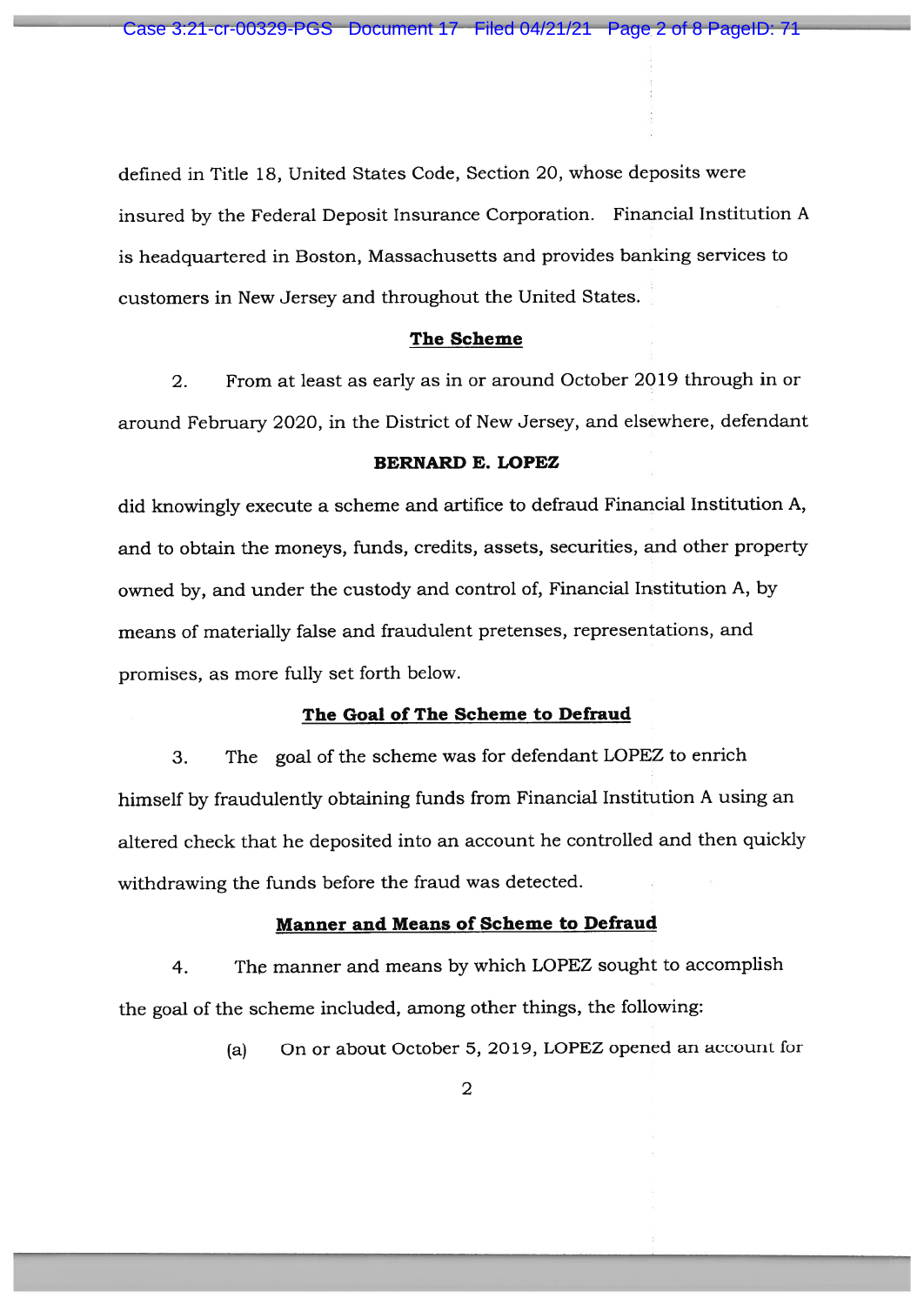Pezlo at Financial Institution <sup>A</sup> for the purpose of defrauding Financial Institution A.

(b) On or about October 5, 2019, LOPEZ submitted the Certificate of Formation documents ("COF") to Financial Institution A and to open the bank account for Pezlo (the "Fraudulent Account").

(c) LOPEZ fraudulently obtained <sup>a</sup> stolen U.S. Treasury Check that was originally made payable to Victim Business-1 in the amount of \$1,886.87. LOPEZ later altered the check, changing the name of the payee and the amount (the "Altered Check"). The Altered Check was made payable to Pezlo in the amount of \$211,886.87.

(d) On or about February 19, 2020, LOPEZ deposited the Altered Check into the Fraudulent Account at <sup>a</sup> Financial Institution A branch located in Pennington, New Jersey.

(e) On or about February 27, 2020, LOPEZ withdrew \$5,000 from the Fraudulent Account at <sup>a</sup> different Financial Institution A branch, this one located in East Brunswick, New Jersey.

(f) On or about February 27, 2020, LOPEZ transferred \$129,200 from the Fraudulent Account to accounts he opened and controlled at other financial institutions.

## Execution of the Scheme

5. On or about February 19, 2020, in the District of New Jersey and elsewhere, for the purpose of executing and attempting to execute the scheme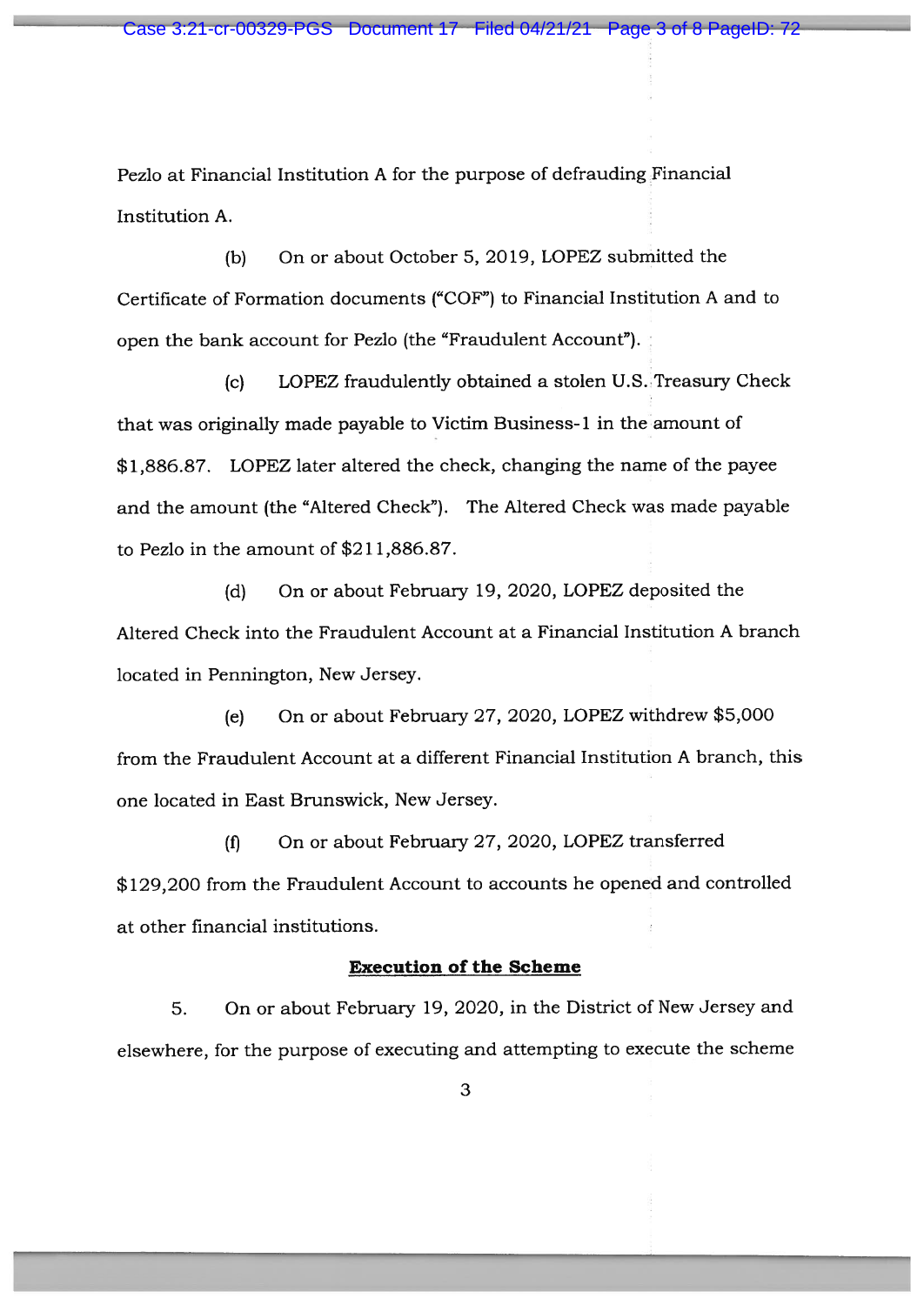and artifice to defraud Financial Institution A, and to obtain the moneys, funds, credits, assets, securities, and other property owned by, and under the custody and control of, Financial Institution A , by means of materially false and fraudulent pretenses, representations, and promises, LOPEZ deposited an altered United States Treasury Check in the amount of \$211,886.87 into an account he controlled at Financial Institution A. Case 3:21-cr-00329-PGS Document 27 Filed 04/21/21 Page 4 of 8 PageID: 73<br>
and artifice to defraud Financial Institution A, and to obtain the moneys,<br>
funds, credits, assets, securities, and other property cound by, and und

In violation of Title 18, United States Code, Section 1344 and Section 2.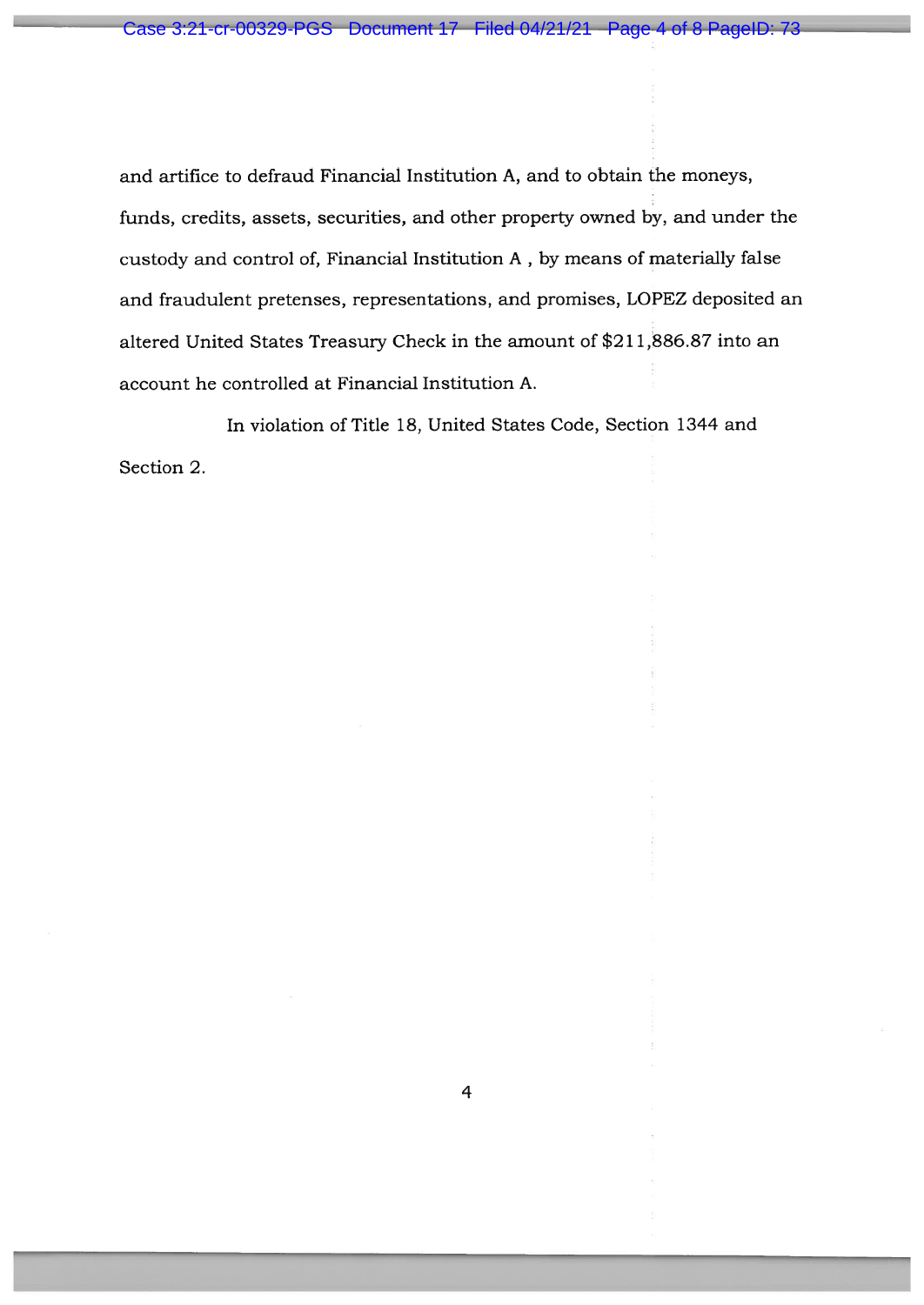## COUNT TWO (Theft of Government Funds - 18 U.S.C. § 641)

1. The allegations set forth in paragraphs 1,4 and 5 of Count One of this Information are realleged here.

2. On or about June 26, 2020, in the Southern District of Florida and elsewhere, defendant

## BERNARD E. LOPEZ

did knowingly and intentionally embezzle, steal, purloin, and convert to his own use and the use of others, money and things of value of the United States, namely, money belonging to the Small Business Administration in the approximate amount of \$481,502.

In violation of Title 18, United States Code, Section 641 and Section 2.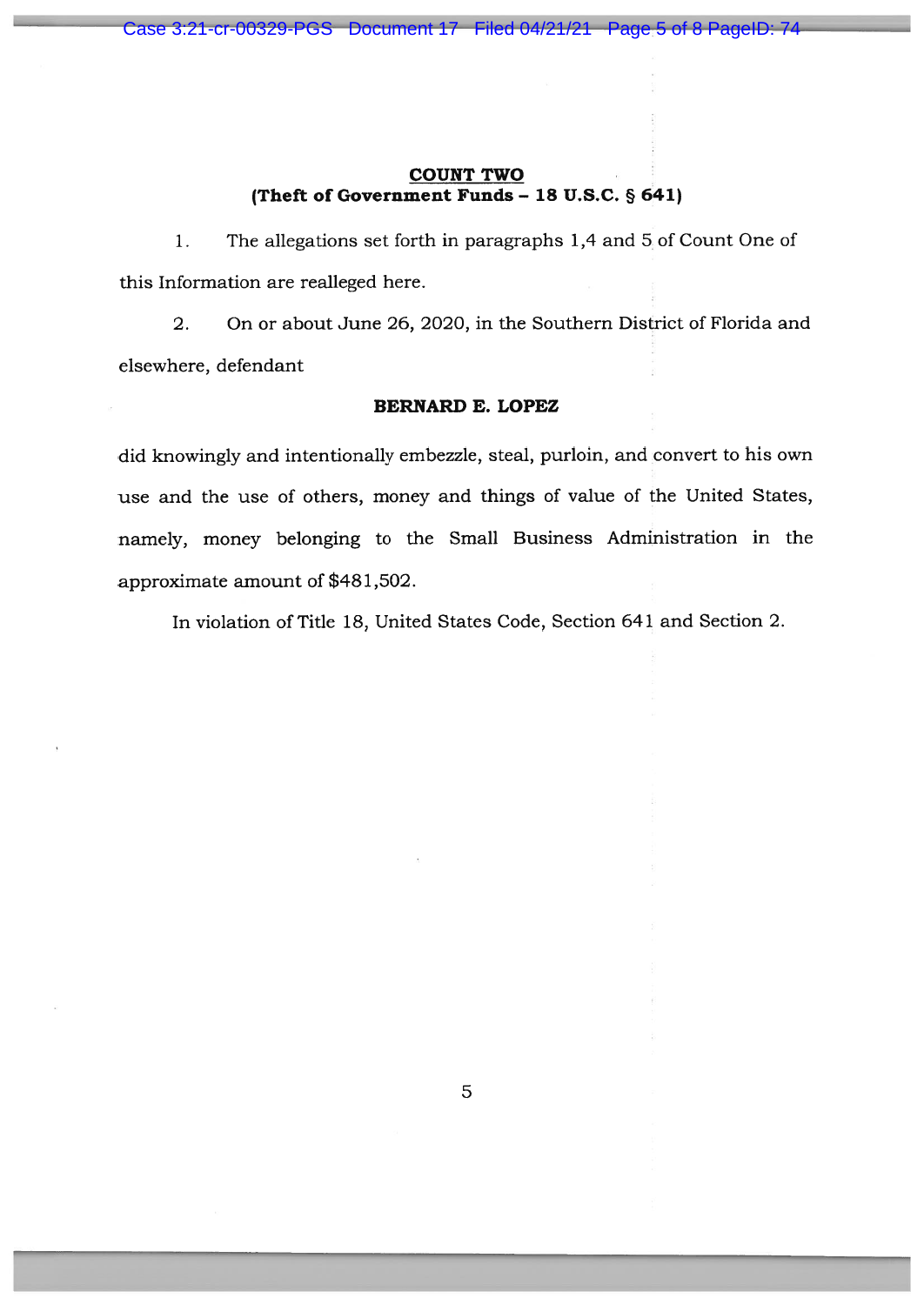#### FORFEITURE ALLEGATION

1. The allegations contained in Counts One and Two of this Information are hereby realleged and incorporated by reference for the purposes of noticing forfeiture pursuan<sup>t</sup> to Title 18, United States Code, Section 982(a)(2).

2. The United States hereby gives notice to the defendant, that upon conviction of the offenses charged in this Information, the governmen<sup>t</sup> will seek forfeiture in accordance with Title 18, United States Code, Section 982(a)(2), which requires any person convicted of such offense to forfeit any property constituting or derived from proceeds obtained directly or indirectly as <sup>a</sup> result of such offense.

3. If by any act or omission of the defendant any of the property subject to forfeiture:

- a. cannot be located upon the exercise of due diligence;
- b. has been transferred of sold to, or deposited with, <sup>a</sup> third party;
- c. has been placed beyond the jurisdiction of the court;
- d. has been substantially diminished in value; or
- e. has been commingled with other property which cannot be divided without difficulty,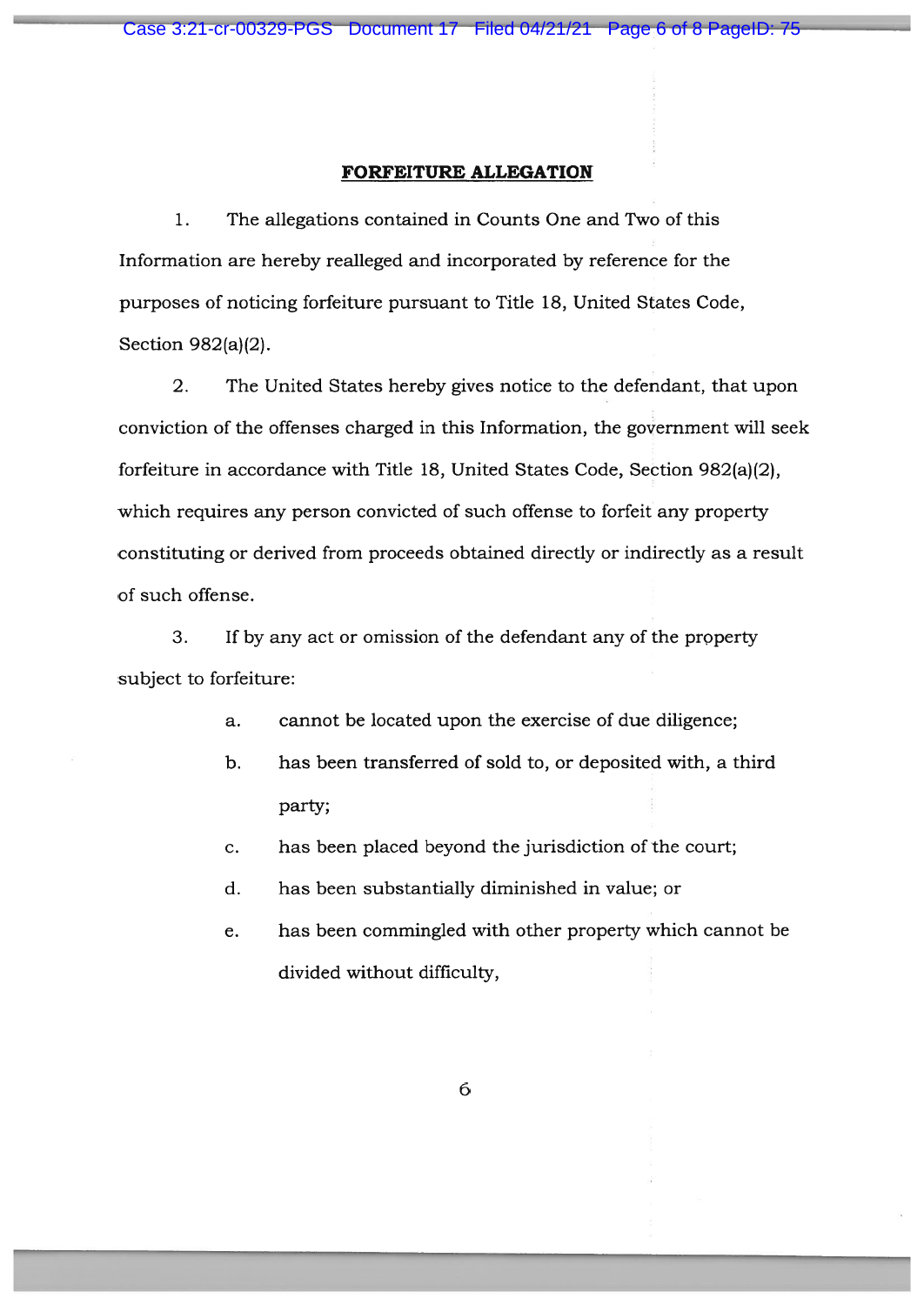it is the intent of the United States, pursuan<sup>t</sup> to Title 21, United States Code, Section 853(p), as incorporated by Title 18, United States Code, Section 982(b)(1) and Title 28, United States Code, Section <sup>246</sup> 1(c), to seek forfeiture of any other property of such defendant up to the value of the forfeitable property described in paragraph 2.

HAEL A. HONIG Acting United States Attorney